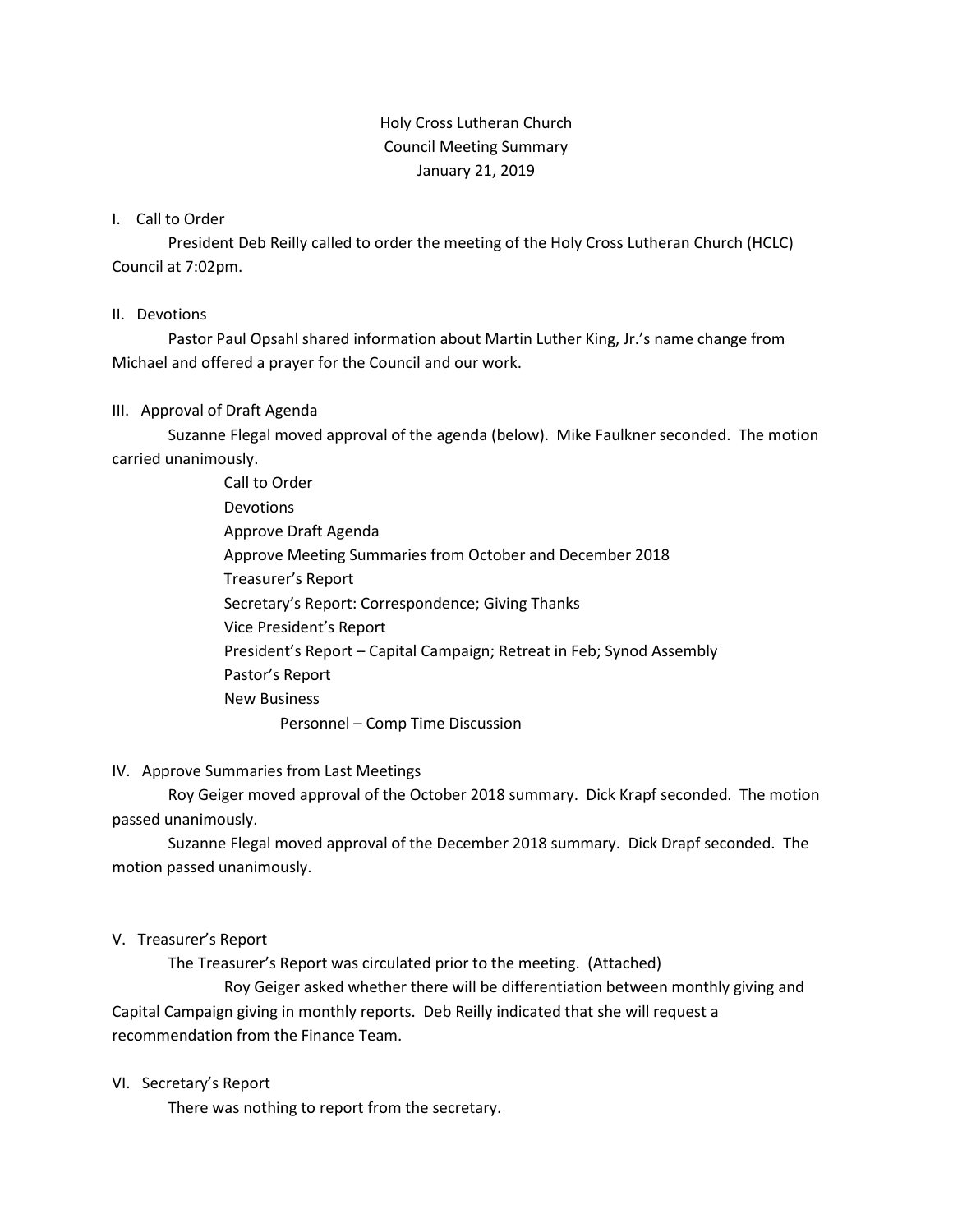Four requests for thank-you cards were made.

Barbara Gouldey – donated play set for the children's area in the Narthex Lori N and the Altar Guild – exceptional work over Christmas Tammy Breene and family for their extensive support of the garden

#### VII. Vice President's Report

Sam Carter circulated the report (attached) prior to the meeting. There were no clarifying questions.

#### VIII. President's Report

Pastor Kleiber alerted us to possible tax issues if we have reserved parking spots for staff. We have been covering the staff parking signs with signs that indicate those spots are for those with limited mobility during services on Sundays. The council decided to remove the staff parking signs and make the limited mobility signs permanent. In addition, we will mark the other spots closest to the church for families with babies or young children. The exact wording will be determined.

The Capital Campaign is off to a good start. As of Epiphany, we had \$165,000 in pledges. \$14,000 of that had already been received.

It is time to consider who the council would like to send to the Synod Assembly. Deb Reilly asked council members to prayerfully consider possibilities and bring names to the February retreat.

## IX. Pastor's Report

Pastor Kleiber circulated her report before she left. There were no clarifying questions.

## X. Ministry Reports

Personnel – Dick Krapf opened a discussion about comp time. Questions included; How many hours can staff accumulate before reaching a maximum? Is it permissible for staff to carry comp time into the next year? If so, for how long?

The consensus was that staff should be able to carry comp time for 90 days whether it carries into the new year or not. Dick will draft an explanation and motion and circulate it through email.

Evangelism – Roy Geiger circulated a report (attached) prior to the meeting. He emphasized that any ministry that has a project that promotes HC in the community and relates to the Synod campaign is eligible to access funds from the Building on the Best Campaign assigned to the Evangelism Ministry.

Fellowship – Pam Darby circulated a report (attached) prior to the meeting.

Outreach – Suzanne Flegal circulated a report (attached) prior to the meeting. She added a reminder that HC is responsible for the  $2^{nd}$  Saturday lunch at the Emery Rucker Center and asked that members consider donating time or goods.